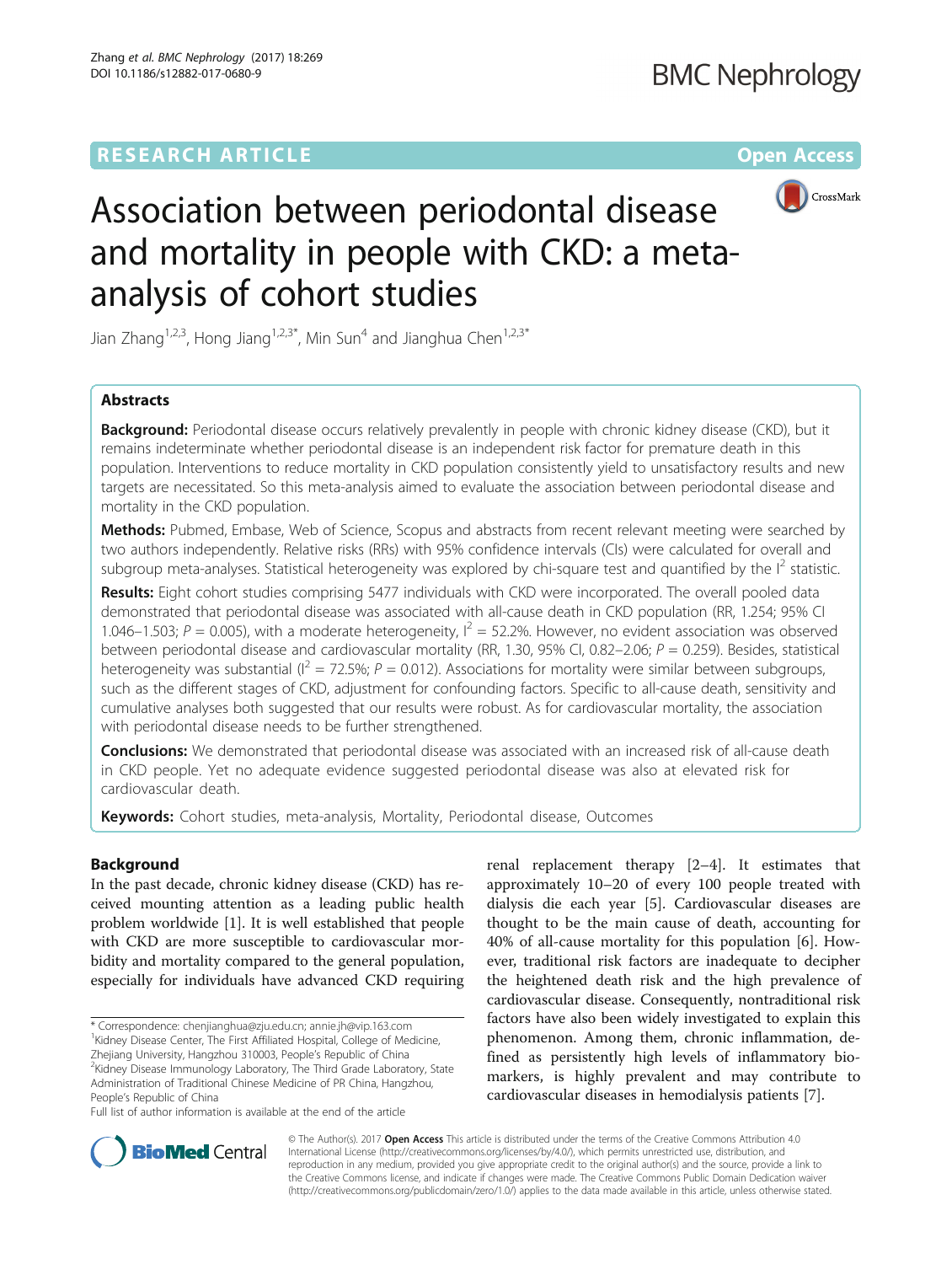Periodontal disease is a common group of inflammatory diseases caused by interaction between gramnegative periodontal bacterial species and components of the host immune response [\[8](#page-9-0)]. Reportedly, about half of adult people around the world suffer from severe periodontitis, which will finally lead to tooth loss [[9](#page-9-0)]. Besides, previous studies suggested that poor periodontal health is more prevalent and severe in adults with CKD [[10\]](#page-9-0). Although links of periodontal disease with elevated all-cause and cardiovascular mortality were extensively ascertained in the general population [\[11](#page-9-0), [12](#page-9-0)], the effects of periodontal disease on mortality in CKD people have not been definitively demonstrated.

Up to now, individual study with respect to the relationship between periodontal disease and premature death in people with CKD was not convincing enough, which merely offered imprecise and inconsistent risk estimates [[13](#page-9-0)–[15](#page-9-0)]. In 2009, Kshirsagar et al. performed a retrospective study based on 168 adult hemodialysis patients, and firstly found that moderate-severe periodontal disease was significantly associated with increased risk of cardiovascular death, even after adjustment of age, gender, center and dialysis vintage, smoking status and history of diabetes mellitus or hypertension [[14](#page-9-0)]. While the association with all-cause death was not noted. However, another prospective observational study by Ricardo et al. recently reported a thoroughly opposite result that periodontal disease was associated with all-cause mortality, but not cardiovascular death among individuals with CKD [[13](#page-9-0)]. Besides, randomized trials of interventions for periodontal disease in CKD populations are quite scarce and limited by sample size, duration and the use of surrogate indicators [[16](#page-9-0), [17\]](#page-9-0).

Allowing for its potential but uncertain prognostic effects of periodontal disease in CKD and the need to adopt additional intervention, we therefore conducted a systematic review and meta-analysis to make clear the relevance between periodontal disease and mortality in people with CKD. The effects of diagnostic methods for periodontal disease and the severity of CKD were carefully considered in the present study.

## Methods

This systematic review and meta-analysis is conducted in accordance with the Meta-analysis of Observational Studies in Epidemiology (MOOSE) guidelines [[18\]](#page-9-0) and was registered at International Prospective Register of Systematic Reviews (number CRD42016049838).

## Search strategy and selection criteria

Relevant studies were identified by searching the following data sources between 1950 and 1 October 2016: Pubmed, Embase, Scopus, Web of science and abstracts from the 2004–2015 European Renal Association European Dialysis and Transplant Association (ERA-EDTA) Congress. We used Medical Subject Headings (MeSH) and text words of chronic kidney disease, renal replacement therapy, dialysis, kidney transplantation, periodontal diseases and mortality by formulating optimally sensitive search strategies, see Supplementary Search Strategy. Additionally, manual review of reference lists of all included articles was also performed. All potentially eligible studies were retrieved and examined without the limit of languages. If the same cases were reported in more than one study, only the study with the most complete data was included.

## Eligibility criteria

Inclusion criteria: (1) cohort studies that reported the relationship between periodontal diseases and the risk of mortality within adult CKD population, (2) studies in which death risks were evaluated according to periodontal status at baseline, (3) studies in which periodontal status was examined by professional dentists and (4) studies that contained the minimum information necessary to estimate the risk estimates (hazard ratios [HRs], relative risks [RRs]) with 95% confidence interval (CI). Exclusion criteria: (1) cross-sectional studies, (2) studies without estimates of the HRs or RRs of death related to periodontal disease. In addition, no clinical interventions were compared within the included studies.

#### Diagnostic criteria of periodontal disease

Measurements for diagnose of periodontal disease mainly included pocket probing depth (PPD), clinical attachments levels (CALs), bleeding on probing, and the alveolar bone status evaluated by radiographic scans. The periodontal clinical examination involving both PPD and CALs measurements was selected as the gold standard, according to the guidelines of the American Academy of Periodontology [[19](#page-9-0)]. Besides, The World Health Organization (WHO) Community Periodontal Index of Treatment Needs (CPITN) is also a validated epidemiological screening tool of periodontal disease [\[20\]](#page-9-0).

## Diagnostic criteria of CKD

CKD was defined according to the KDOQI guideline [[21](#page-9-0)] (structural or urinary abnormalities with or without glomerular filtration rate < 60 ml/min/1.73m<sup>2</sup>), including people undergoing dialysis and kidney transplantation.

#### Data extraction and quality assessment

Two investigators independently screened the titles and abstracts from all eligible studies for relevance (ZJ and JH). Discrepancies between investigators were solved by a third reviewer (SM) until a consensus was reached. In addition, authors were contacted to identify the missing data and make sure issues of interest. Extracted data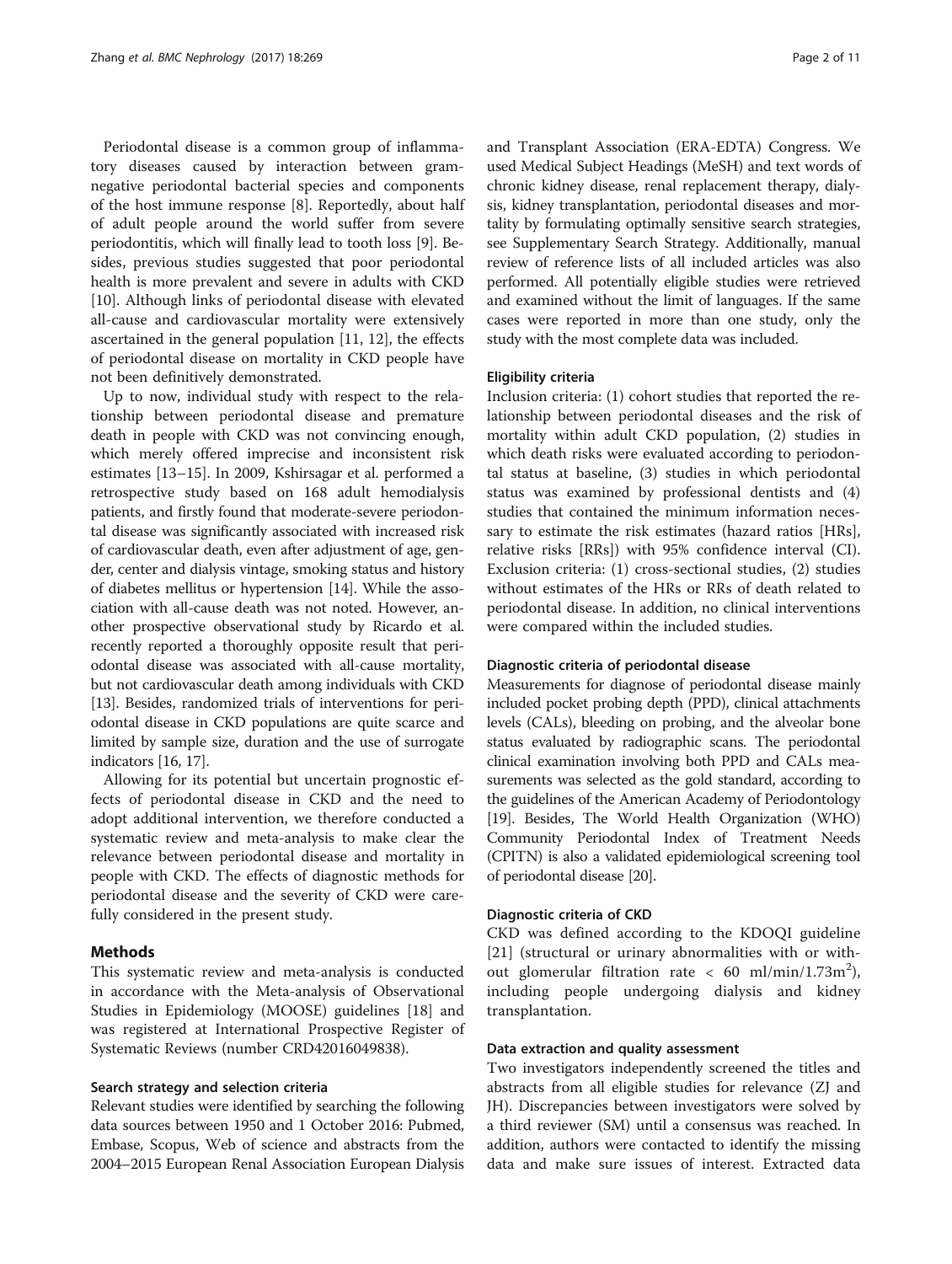included the surname of first author, year of publication, study name, study location, stage of kidney disease (nondialysis-dependent CKD, receiving dialysis, or transplant recipient), study design, sample size, age and gender of participants, duration of follow-up, baseline prevalence of periodontal disease, diagnostic criteria of periodontal disease and CKD, adjusted covariates in multivariable analyses. Adjusted risk estimates (HRs or RRs) were extracted for the following mergence and further analysis. We selected results from the full statistical model that adjusted for the largest number of potential confounders.

The Newcastle-Ottawa scale was used to evaluate the quality of individual studies [\[22](#page-9-0)]. In brief, a maximum of 9 points was assigned to each study: 4 for selection, 2 for comparability, and 3 for outcomes. A final score  $> 6$ was regarded as high quality (low risk of bias). Two authors (ZJ and JH) independently extracted the data and gave each study a score. Differences were solved by discussion to achieve consensus, and finally confirmed by another author (SM).

#### Outcome measures

We defined the main outcome of interest as all-cause mortality. The secondary outcome was cardiovascular mortality. We extracted risk estimates and 95% CIs (confidence intervals) for outcomes with CKD patients who had no or mild periodontal diseases as the referent category.

#### Statistical analysis

All analyses were conducted by using DerSimonian-Laird random-effects and inverse variance model. Multivariableadjusted risk estimates of dichotomous data were pooled and RRs were presented.

Chi-square test and  $I^2$  inspection were carried out to determine the heterogeneity between included studies.  $I^2 > 50\%$  or Q test  $P \le 0.1$  were considered to be substantial heterogeneity.

Subgroup analysis was conducted to assess the effect of CKD stage (CKD stage 3–5, CKD 5D, and transplantation), adjustment for confounding variables, study design, study duration, regions, diagnostic criteria of periodontal disease, and reference population.

We performed sensitivity analyses by omitting individual studies stepwise and exploring the effect of individual studies on the overall estimates. Publication bias was evaluated by visual inspection of funnel plot symmetry and Egger's regression test. All tests were 2-sided and P value <0.05 was considered statistically significant. All analyses were performed using STATA version 13.0 software (STATA Corp, College Station, Texas, USA).

## Results

We initially retrieved a total of 7772 titles and abstracts. Full-text articles of 24 were obtained for further

assessment. We finally identified eight cohort studies in our meta-analysis, including seven prospective cohort studies [[13](#page-9-0), [15, 23](#page-9-0)–[27](#page-9-0)], and one retrospective cohort study [[14\]](#page-9-0). Of them, the study by Palmer was reported as a ERA-EDTA conference abstract [\[23\]](#page-9-0). Reasons for exclusion of sixteen studies were overlapped data ( $n = 3$ ) [[28](#page-9-0)–[30](#page-9-0)], studies were lack of data ( $n = 5$ ) [\[31](#page-9-0)–[35\]](#page-10-0), commentary study ( $n = 1$ ) [\[36](#page-10-0)], inappropriate study design (cross-sectional study,  $n = 4$  [\[37](#page-10-0)-[40\]](#page-10-0); intervention study,  $n = 1$  [\[41](#page-10-0)]), inappropriate exposure (tooth loss)  $n = 2$ [[42, 43\]](#page-10-0). Figure [1](#page-3-0) illustrates our study selection process.

Four studies used periodontal-disease-free participants as reference group [[13, 25](#page-9-0)–[27\]](#page-9-0), three studies enrolled patients with no to mild periodontal disease as reference group [\[14](#page-9-0), [15, 23](#page-9-0)], and one study used participants with no or moderate periodontal disease as reference group [[24\]](#page-9-0). Only the study by Blach did not adjust for covariant variables [\[24\]](#page-9-0). Countries of origin included Europe, United States of America and China. Three studies were populations with CKD stages 3–5 [[13](#page-9-0), [26](#page-9-0), [27](#page-9-0)], four studies were patients undergoing hemodialysis [[14](#page-9-0), [15, 23, 25](#page-9-0)], and one study was of kidney transplant recipients [\[24\]](#page-9-0). All of included studies reported diagnostic criteria and methods for periodontal disease. Among them, PPD and CALs were used in five studies [[13](#page-9-0)–[15, 25, 26\]](#page-9-0), and CPITN criterion was used in the remained three studies [\[23](#page-9-0), [24, 27](#page-9-0)]. Data for the risks of mortality were evaluated according to periodontal status at baseline. Characteristics of included studies were summarized in Table [1](#page-4-0), with adjusted covariates of each study given in Additional file [1](#page-8-0): Table S1. It had been confirmed that no cross-over exists between our included studies.

Risk of bias in the included studies were summarized in Table [2](#page-5-0). We judged 5 [[13](#page-9-0)–[15, 25, 26](#page-9-0)] and 3 [[23](#page-9-0), [24](#page-9-0), [27\]](#page-9-0) of 8 studies to be low or moderate risk of bias overall. The common limitations in the included studies were that age and other important confounders had not been matched between exposure groups and control groups. Besides, follow-up is not long enough for outcomes to occur in some studies.

#### Periodontal disease and all-cause death in CKD people

A total of eight cohort studies were included in the analysis of all-cause death, comprising 5477 participants and 1492 cases of all-cause death (data from Chen 2015 [[27\]](#page-9-0) were not specified). The incidence rate of all-cause death ranged from 3.41% to 46.07%. Overall, there existed a certain correlation between periodontal disease and risk of all-cause mortality in people with CKD (RR, 1.254; 95% CI 1.046–1.503; Fig. [2\)](#page-5-0). Moderate heterogeneity was observed ( $I^2 = 52.2\%$ ,  $P = 0.041$ ). Therefore, subgroup analyses were conducted to explore sources of heterogeneity. As shown in Table [3](#page-6-0), we found that results were similar across different stages of CKD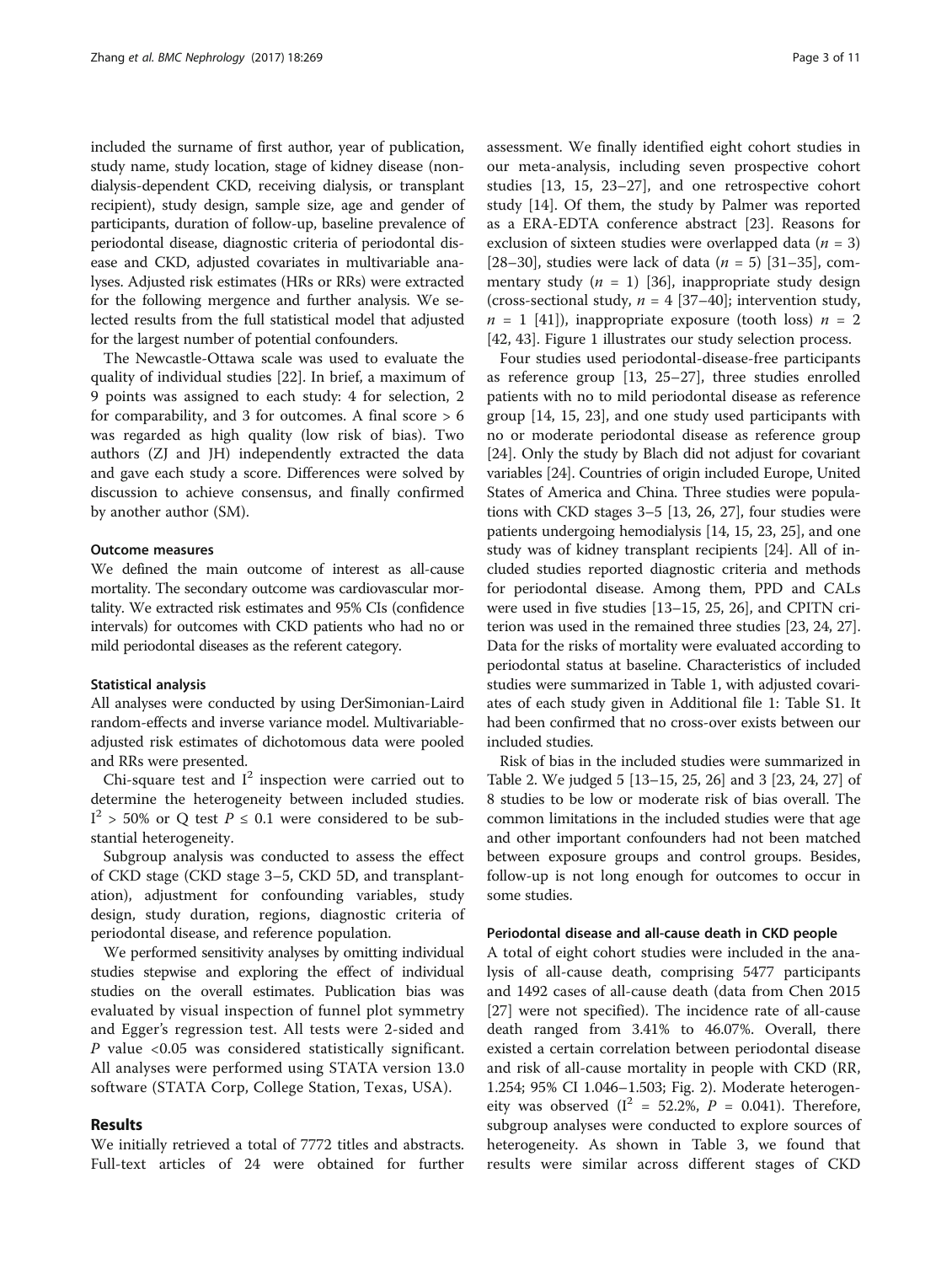<span id="page-3-0"></span>

(CKD with renal replacement therapy vs earlier stages of CKD), adjustment for confounding factors, regions, and reference population (healthy population vs healthy to mild periodontal disease population), with P values for subgroup difference were 0.79, 0.77, 0.99 and 0.66, respectively. In addition, the extent of adjustment in multivariable analyses did not statistically influence the relationship between periodontal disease and all-cause death as well. However, estimate was slightly modified by the study duration (less than five years vs longer than five years) and diagnostic criteria for periodontal disease. After limiting to individuals with follow-up duration less than five years, increased risk of all-cause death was not observed, with RR = 1.116, 95% CI 0.855–1.457. Due to insufficient data, we were unable to further compare the modality of renal replacement therapy on the association between periodontal disease and allcause death in CKD population.

Sensitivity analyses were conducted by excluding individual studies stepwise. Results revealed that relative risks of all-cause death were not remarkably changed, thereby indicating that our results were hardly influenced by small-study effects. The pooled RR was 1.194 (95% CI = 1.091-1.306,  $P = 0.000$ ) when the study did not adjust for any confounders was omitted [[24\]](#page-9-0). While the study by Palmer which was published as a conference abstract was further excluded, the association between periodontal disease and all-cause death in CKD people became stronger, with RR = 1.279, 95% CI, 1.156–1.415,  $P = 0.000$ . Interestingly, heterogeneity

disappeared in the remained studies, with  $I^2 = 0.0\%$ ,  $P = 0.700$ . Then we performed a cumulative analysis based on the remained studies in chronological order. Results demonstrated a stable, significant positive association between periodontal disease and all-cause death in people with CKD, shown in Additional file [2](#page-8-0): Figure S1. In addition, when we restricted studies to those with low risks of bias, the pooled RR was 1.422, 95% CI, 1.171–1.727,  $P = 0.000$ , as depicted in Additional file [3](#page-8-0): Figure S2.

## Periodontal disease and cardiovascular death in CKD people

Of included eight studies, four studies reported the relevance between periodontal disease and cardiovascular mortality [\[13](#page-9-0)–[15](#page-9-0), [23](#page-9-0)]. Based on a median follow-up of 5.8 years, cardiovascular mortality incidence rates ranged from 8.3% to 23.6%, and the total incidence rate was 13.86%. Random-effects model was utilized to pool corresponding data of individual studies. Results revealed that periodontal disease was not statistically related to the risk of cardiovascular mortality in patients with CKD  $(RR = 1.30, 95\% \text{ CI}, 0.82-2.06; P = 0.259;$  presented in Fig. [3](#page-7-0)), with a high heterogeneity ( $I^2 = 72.5\%$ ;  $P = 0.012$ ).

Subgroup analysis was also performed according to study design, duration of follow-up and reference population. Results indicated that the association between periodontal disease and the risk of cardiovascular death was consistent among subgroups, with  $P$  values for subgroup difference were 0.23, 0.78, 0.94, respectively.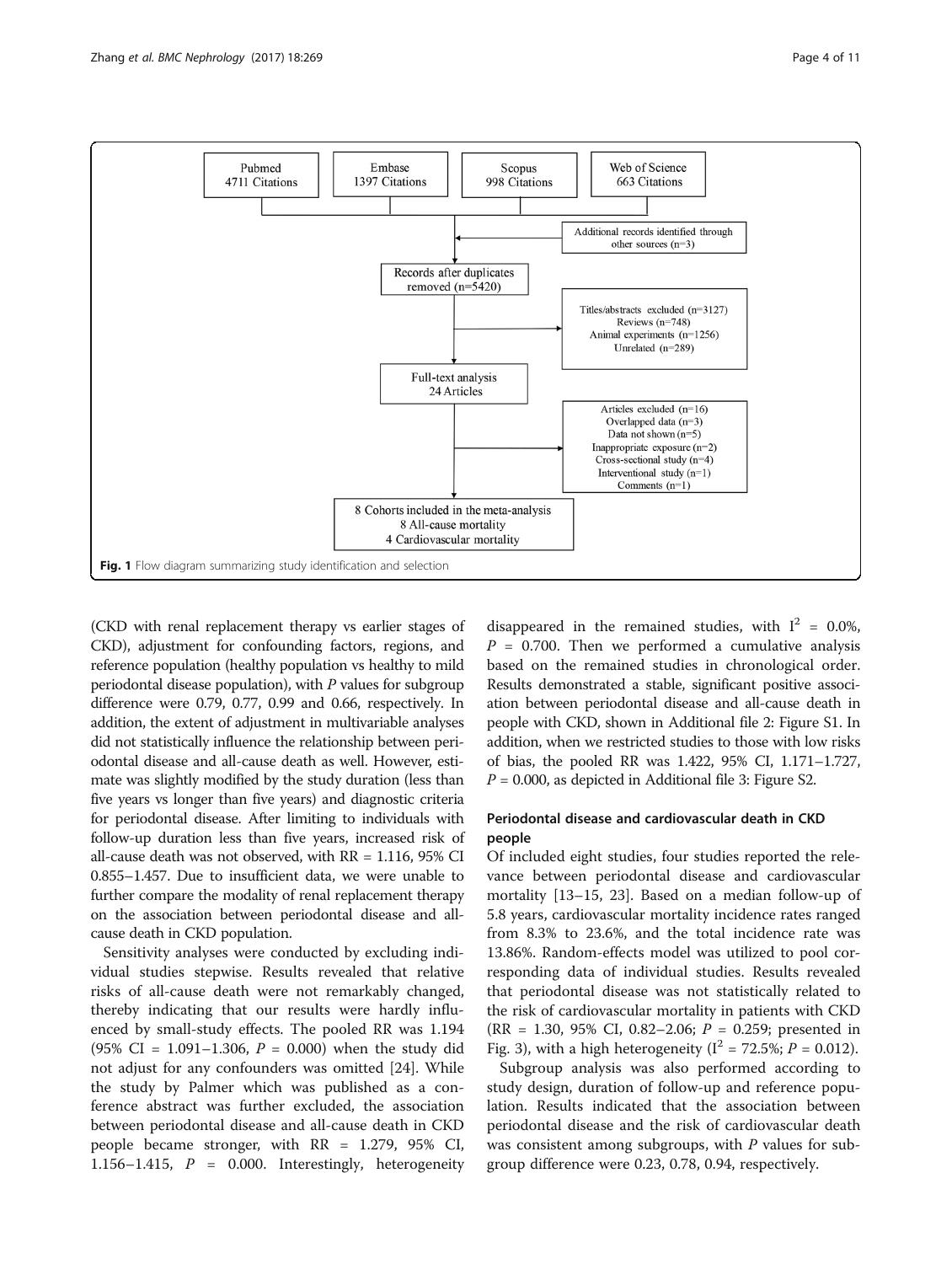<span id="page-4-0"></span>

|                      | Table 1 Characteristics of included studies                                                                                                                                                                                                                                                                                                                                 |                             |                             |                               |                                                          |                                                      |                                                                                      |                                       |
|----------------------|-----------------------------------------------------------------------------------------------------------------------------------------------------------------------------------------------------------------------------------------------------------------------------------------------------------------------------------------------------------------------------|-----------------------------|-----------------------------|-------------------------------|----------------------------------------------------------|------------------------------------------------------|--------------------------------------------------------------------------------------|---------------------------------------|
| Study                | Design                                                                                                                                                                                                                                                                                                                                                                      | Region                      | Age (years)                 | (no. of male<br>participants) | No. of participants Median follow-up<br>duration (years) | CKD stage                                            | Assessment methods  Outcome assessment<br>periodontal disease<br>and definitions for |                                       |
| Blach (26) 2009      | Prospective cohort study                                                                                                                                                                                                                                                                                                                                                    | Poland                      | Mean 42.5 years 117 (77)    |                               | 60 months                                                | Kidney transplantation                               | CPITN                                                                                | All cause death                       |
| Kshirsagar (15) 2009 | Retrospective study                                                                                                                                                                                                                                                                                                                                                         | America                     | Mean 53.6 years 168 (77)    |                               | 18 months                                                | hemodialysis                                         | PPD, CAL                                                                             | cardiovascular death<br>All cause and |
| Chen (16) 2011       | Prospective cohort study                                                                                                                                                                                                                                                                                                                                                    | Taiwan                      | 58.8 ± 0.8 years 253 (117)  |                               | 6 years                                                  | Hemodialysis                                         | PPD, CAL                                                                             | cardiovascular death<br>All cause and |
| Souza (24) 2014      | Prospective cohort study                                                                                                                                                                                                                                                                                                                                                    | Brazil                      | Mean 50 years               | 122 (79)                      | $64.1 \pm 11.2$ months                                   | Clinically stable patients PPD, CAL<br>undergoing HD |                                                                                      | All cause death                       |
| Palmer (28) 2015     | Prospective cohort study                                                                                                                                                                                                                                                                                                                                                    | South America<br>Europe and | Mean 59.1 years 3338 (1973) |                               | 6150 person-years<br>of follow-up                        | Hemodialysis                                         | CPITN                                                                                | cardiovascular death<br>All cause and |
| Ricardo (14) 2015    | Prospective cohort study                                                                                                                                                                                                                                                                                                                                                    | America                     | Mean 53.5 years 1335 (544)  |                               | 14 years                                                 | S                                                    | PPD, CAL                                                                             | cardiovascular death<br>All cause and |
| Chen (27) 2015       | Longitudinal, observational, Taiwan<br>community-based cohort<br>xtudy                                                                                                                                                                                                                                                                                                      |                             | 265 years                   | $\frac{1}{2}$                 | 3.8 years                                                | CKD without ESRD                                     | CPITN                                                                                | All-cause death                       |
|                      | Ruokonen (25) 2016 Prospective cohort study                                                                                                                                                                                                                                                                                                                                 | Finland                     |                             | 144 (97)                      | 157 months                                               | Predialysis                                          | PPD,CAL                                                                              | All cause death                       |
|                      | Abbreviations: PPD periodontal probing depth, CAL clinical attachment loss, PDI periodontal disease index, CPIN Community Periodontal Index of Treatment Needs, BMI body mass index, CI/D chronic vascular disease,<br>CRP high sensitivity C-reaction protein, eGFR estimated glomerular filtration rate, DMF-T decayed, missing, and filled teeth index, MA not available |                             |                             |                               |                                                          |                                                      |                                                                                      |                                       |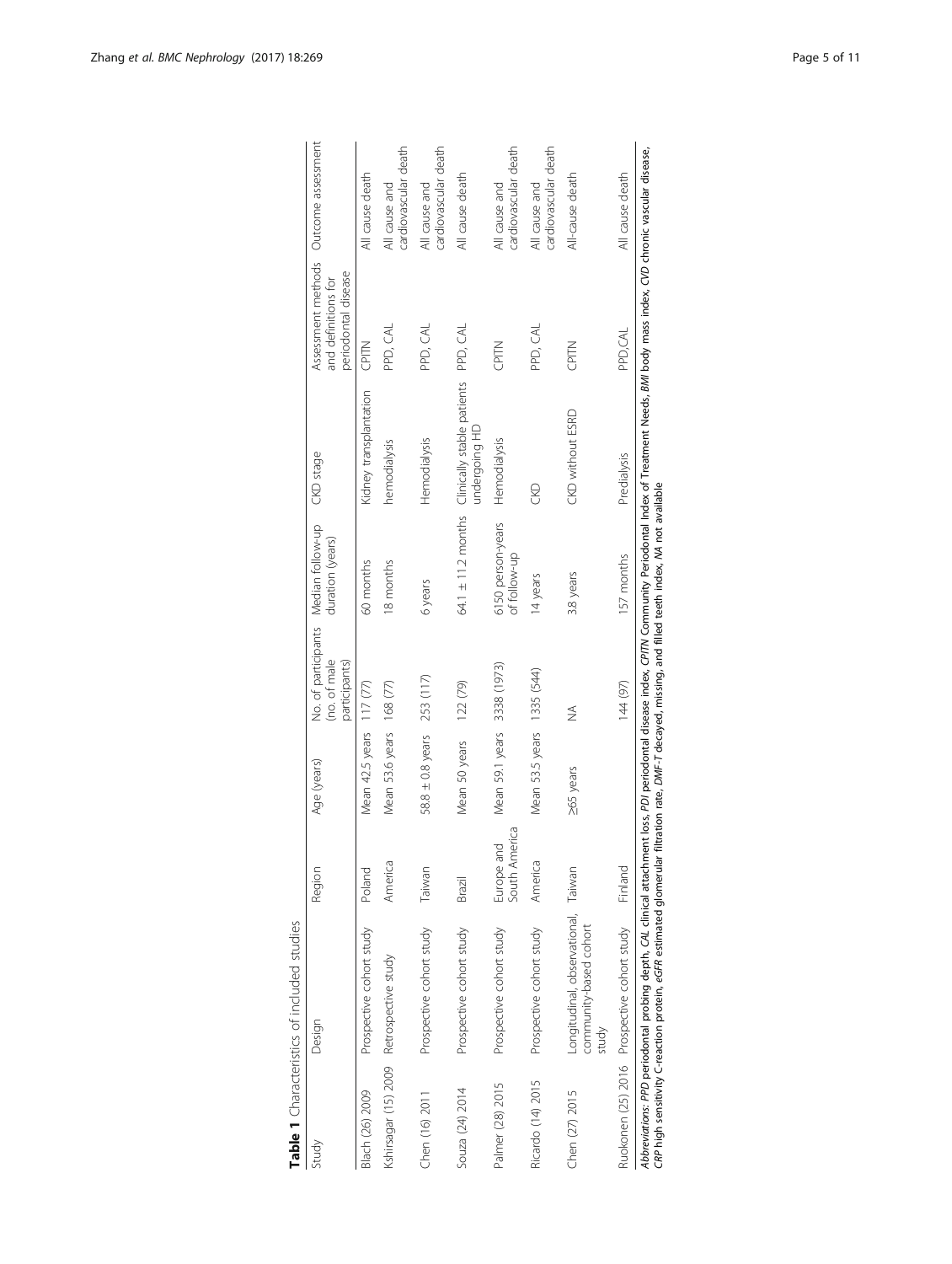| Study year           | Quality indicators from the Newcastle-Ottawa scale |        |        |     |            |        |                    |     |     |   |
|----------------------|----------------------------------------------------|--------|--------|-----|------------|--------|--------------------|-----|-----|---|
|                      | Selection                                          |        |        |     | Comparable |        | Outcome assessment |     |     |   |
|                      |                                                    | 2      | 3      |     |            | 6      |                    | 8   | 9   |   |
| Blach (26) 2009      | $*$                                                | ⋇      | $*$    | $*$ |            |        |                    | $*$ | ÷   | 6 |
| Kshirsagar (15) 2009 | $*$                                                | $*$    | $*$    | $*$ | $\ast$     | $\ast$ | $\ast$             |     | $*$ | 8 |
| Chen (16) 2011       | $\ast$                                             | $\ast$ | $*$    | $*$ |            | $\ast$ | $\ast$             | $*$ |     | 8 |
| Souza (24) 2014      | $*$                                                | $\ast$ | $\ast$ | $*$ |            | $\ast$ | $\ast$             | $*$ | $*$ | 8 |
| Palmer (28) 2015     | $*$                                                | $*$    | $*$    | $*$ |            |        | $*$                |     |     |   |
| Ricardo (14) 2015    | $\ast$                                             | $*$    | $*$    | $*$ |            |        | $\ast$             | $*$ | $*$ |   |
| Chen (27) 2015       |                                                    | $\ast$ | $*$    | $*$ |            | $\ast$ | $\ast$             |     | $*$ | 6 |
| Ruokonen (25) 2016   | $*$                                                | $*$    | $*$    | $*$ |            | $*$    | $\ast$             | $*$ | $*$ | 8 |

#### <span id="page-5-0"></span>Table 2 Assessment of study quality

Footnote: For cohort studies, 1 indicates exposed cohort truly representative; 2, non-exposed cohort drawn from the same community; 3, ascertainment of exposure; 4, outcome of interest not present at start; 5, cohorts comparable on basis of age; 6, cohorts comparable on other factor(s); 7, quality of outcome assessment; 8, follow-up long enough for outcomes to occur; and 9, complete accounting for cohorts. Each asterisk represents one star in the Newcastle-Ottawa scale system. The maximum number of stars is 2 for comparability and 1 for each of the other categories, for a total of up to 10 stars

Eliminating one study at a time, except the study by Palmer [\[23](#page-9-0)], all yielded similar effect sizes in magnitude and direction to the overall estimates. But after omitting the study with moderate risk of bias [[23\]](#page-9-0), periodontal disease was at a distinctly increased risk for cardiovascular death in CKD people, with pooled RR of 1.469, 95% CI, 1.094–1.972,  $P = 0.011$ . Moreover, only mild heterogeneity was found in the remained studies,  $I^2 = 37.3\%$ ,  $P = 0.203$ .

## Publication bias

Evidence for publication bias was not noticeable for allcause death risk on the basis of visual inspection of the funnel plot (Fig. [4\)](#page-7-0) and the Egger's regression test, with  $P = 0.228$ . Funnel plot was not conducted for the risk of cardiovascular mortality because of too few included studies, with P value for Egger's regression test was 0.116.

## **Discussion**

As far as our review team is aware, this study is the first meta-analysis comprehensively evaluating the association of periodontal disease with all-cause and cardiovascular mortality in people who have CKD. A previous systematic review of observational studies by Ruospo et al. have investigated the prevalence and severity of oral disease in adults with CKD, which told us that oral

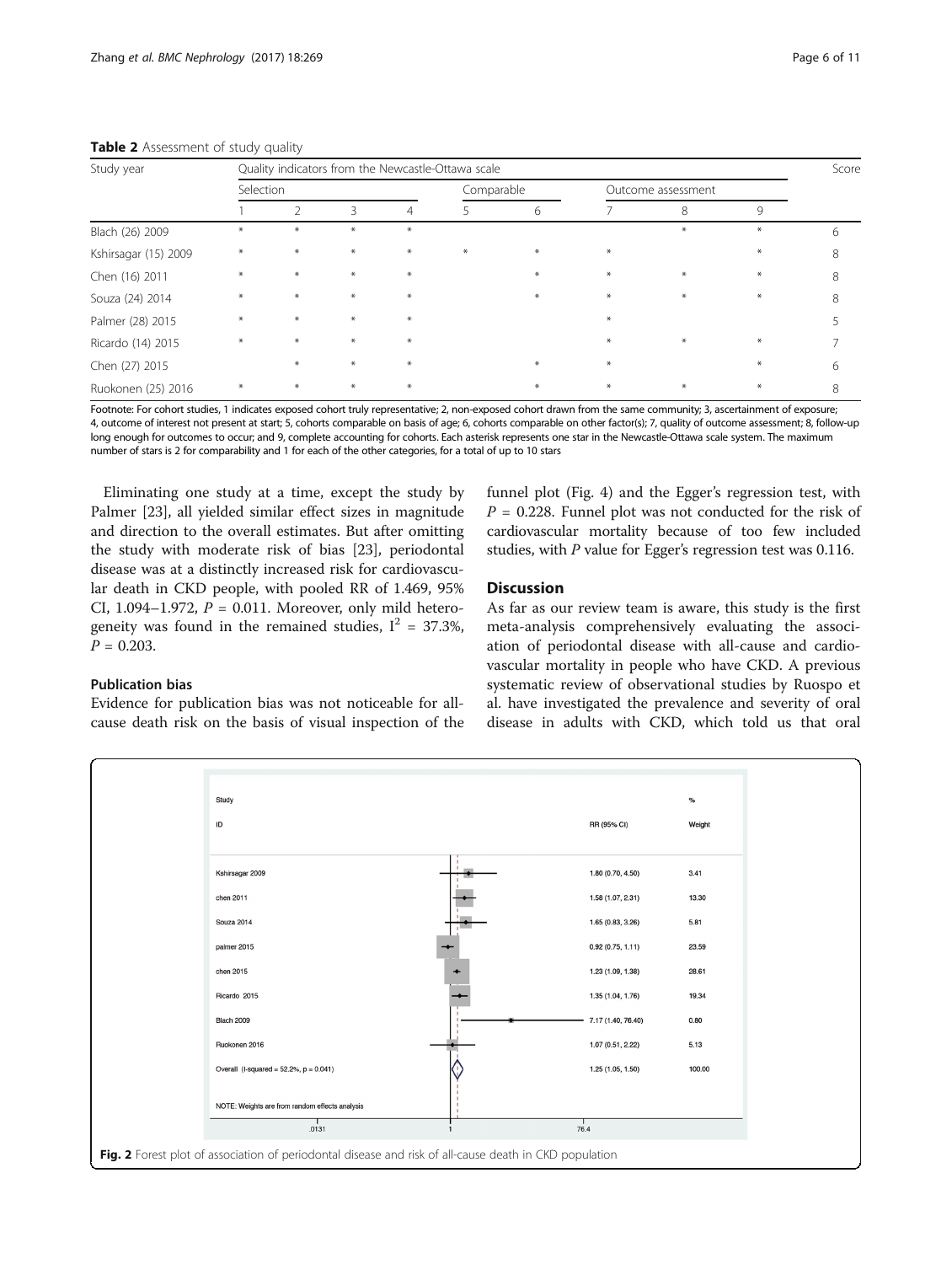<span id="page-6-0"></span>Table 3 Subgroup analyses for the effects of periodontal disease on all-cause mortality in people with CKD

| Overall and subgroup analysis                              | No. of<br>studies | Heterogeneity |           | Model         | Meta-analysis |                 |           | P value between<br>subgroups |
|------------------------------------------------------------|-------------------|---------------|-----------|---------------|---------------|-----------------|-----------|------------------------------|
|                                                            |                   | P             | $1^2$ (%) |               | <b>RR</b>     | 95% CI          | P         |                              |
| Overall                                                    | 8                 | 0.041         | 52.2      | Random-effect | 1.254         | 1.046-1.503     | 0.015     |                              |
| CKD stage                                                  |                   |               |           |               |               |                 |           | 0.79                         |
| CKD stage 3-5                                              | 3                 | 0.75          | 0.0%      | Fix-effect    | 1.245         | 1.119-1.385     | 0.000     |                              |
| CKD stage 5D (hemodialysis)                                | 4                 | 0.030         | 66.4%     | Random-effect | 1.315         | $0.885 - 1.954$ | 0.176     |                              |
| Transplant                                                 | 1                 | <b>NA</b>     | <b>NA</b> | <b>NA</b>     | 7.17          | $1.4 - 76.4$    | <b>NA</b> |                              |
| Adjustment for confounding factors                         |                   |               |           |               |               |                 |           |                              |
| Unadjusted                                                 | 1                 | <b>NA</b>     | <b>NA</b> | <b>NA</b>     | 7.17          | $1.4 - 76.4$    | <b>NA</b> |                              |
| Adjusted                                                   | 7                 | 0.072         | 48.2%     | Fixed-effect  | 1.194         | $1.091 - 1.306$ | 0.016     | 0.77                         |
| Adjusted for smoking and other variables                   | 6                 | 0.058         | 53.3%     | Random-effect | 1.209         | 1.016-1.438     | 0.032     |                              |
| Adjusted for diabetes and other variables                  | 6                 | 0.093         | 47.1%     | Fixed-effect  | 1.175         | $1.071 - 1.288$ | 0.001     |                              |
| Adjusted for diabetes, hypertension and<br>other variables | $\overline{4}$    | 0.664         | 0.0%      | Fixed-effect  | 1.264         | 1.137-1.404     | 0.000     |                              |
| Study duration                                             |                   |               |           |               |               |                 |           | 0.14                         |
| Short $(< 5$ years)                                        | 3                 | 0.029         | 71.9%     | Random-effect | 1.116         | $0.855 - 1.457$ | 0.418     |                              |
| Long ( $\geq$ 5 years)                                     | 5                 | 0.448         | 0.0%      | Fixed-effect  | 1.429         | 1.173-1.742     | 0.000     |                              |
| Diagnostic criteria for periodontal disease                |                   |               |           |               |               |                 |           | 0.23                         |
| PPD, CALs                                                  | 5                 | 0.838         | 0%        | Fixed-effect  | 1.422         | $1.171 - 1.727$ | 0.000     |                              |
| <b>CPITN</b>                                               | 3                 | 0.009         | 78.8%     | Random-effect | 1.125         | $0.812 - 1.559$ | 0.478     |                              |
| Regions                                                    |                   |               |           |               |               |                 |           | 0.99                         |
| Asian countries                                            | $\overline{2}$    | 0.227         | 31.6%     | Fixed-effect  | 1.257         | 1.123-1.407     | 0.000     |                              |
| European countries and USA                                 | 6                 | 0.045         | 55.8%     | Random-effect | 1.259         | $0.927 - 1.710$ | 0.14      |                              |
| Reference population                                       |                   |               |           |               |               |                 |           | 0.66                         |
| Healthy                                                    | $\overline{4}$    | 0.752         | 0.0%      | Fixed-effect  | 1.253         | 1.128-1.393     | 0.000     |                              |
| Healthy to mild periodontal disease                        | 4                 | 0.012         | 72.4%     | Random-effect | 1.410         | 0.844-2.356     | 0.189     |                              |

Abbreviations: RR relative risk, CI confidence interval, PPD pocket probing depth, CALs clinical attachment levels, CPITN Community Periodontal Index of Treatment Needs Index, NA data not available

disease is common in CKD people, presented with high incidence of periodontitis, edentulism, mucosal disease, salivary abnormalities and bad oral hygiene [\[44](#page-10-0)]. However, the association of periodontal disease with mortality was not meta-analyzed due to the shortage of three independent populations. In our study, the final results manifest that periodontal disease is related with an elevated risk of premature death in CKD population.

Given that smoking is a shared risk factor for periodontal disease and mortality [\[45](#page-10-0), [46](#page-10-0)], we performed a subgroup analysis by restricting to studies in which smoking status was adjusted, which generated a similar risk of all-cause death. Besides smoking, other confounders such as diabetes mellitus, hypertension and CRP were further analyzed. All kinds of analyses for adjusted estimates suggested a significant relevance between periodontal disease and all-cause mortality. In addition, the association between periodontal disease and death is similar across different races and reference populations. As a whole, these results indicated that

periodontal disease could be an independent risk factor of all-cause death in CKD people.

Inconsistency was observed while data were pooled from few studies with follow-up duration less than 5 years. This phenomenon might remind us of the existence of a time lag, with regard to the long-term effect of periodontal disease on the risk of all-cause death in people with CKD.

It is puzzling that meta-analysis of data from large prospective cohort studies showed that CKD people with periodontal disease were not at an increased risk of allcause death, with RR = 1.146, 95% CI 0.929–1.414. The study by Palmer is one of the three largest cohorts. Adequate evidence revealed that this study, which was based on the ORAL-D cohort study, is the biggest source of heterogeneity among eight included studies. Strangely enough, full-text articles of corresponding data have not yet been published in authority journal, instead, only some related conference abstracts are found [\[23, 28](#page-9-0)]. Therefore, it is inferred that the reason for such unstable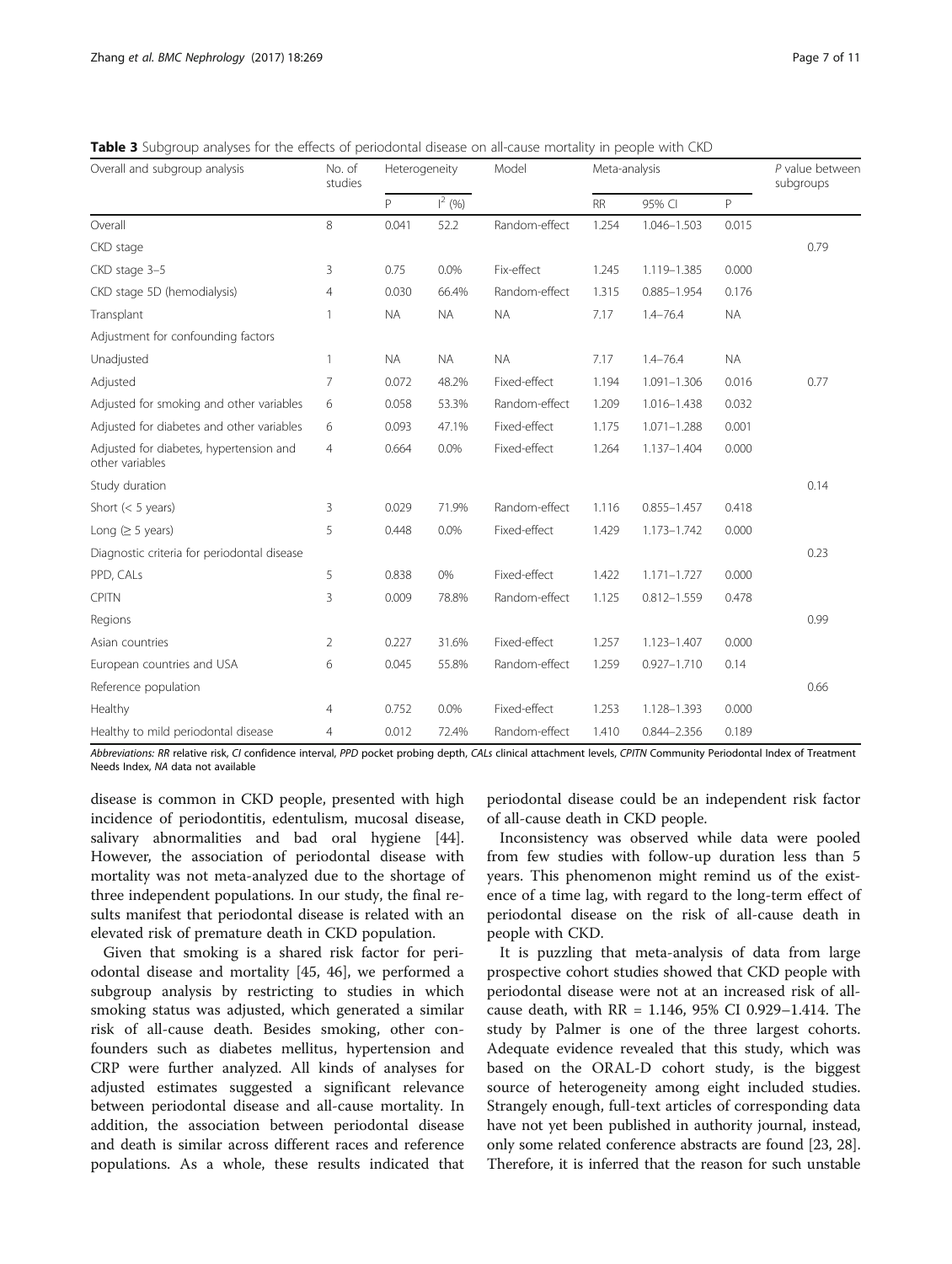<span id="page-7-0"></span>

results pooled from large cohorts lies in the existence of the study by Palmer [[23](#page-9-0)]. Further analysis is limited because we are unable to get more detail information.

Associations between CKD and periodontal disease have been documented in numerous studies [[47](#page-10-0)-[49](#page-10-0)]. Bidirectional relationship between them was confirmed by using a structural modeling methodology, allow for simultaneous modeling of direct and indirect effects [\[50\]](#page-10-0). Nevertheless, the exact mechanisms account for the existence of their associations in CKD people are still unknown. Periodontal disease may have a direct causal role in the mortality risks for CKD people. Plenty of evidence manifested that periodontal disease is linked with an increase of several markers of chronic inflammation [\[33,](#page-9-0) [51, 52\]](#page-10-0), such as C-reactive protein (CRP), interleukin-6 and fibrinogen. Bacteria involved in periodontal disease can get into the



systemic circulation, invade the endothelium of major arteries, then further exacerbate systemic inflammation [[53](#page-10-0)], particularly for hemodialysis individuals, who maintain in chronic persistent inflammation status, per se. As reported that periodontal disease can lead to adverse outcomes in CKD individuals via endothelial dysfunction and vascular injury [\[54\]](#page-10-0). A small randomized controlled trial revealed that treatment of periodontitis in dialysis patients improved clinical outcomes of periodontitis severity, but did not generate an obvious impact on serum markers of inflammation [\[55](#page-10-0)]. In our present analysis, pooled data from two studies which adjusted CRP levels confirmed the association between periodontal disease and all-cause death in CKD individuals as well.

Another explanation for the increased mortality may be related to poor nutritional status, such as lower albumin and elevated blood urea nitrogen (BUN), Cr levels. Malnutrition is extensively found in CKD population, which impairs the immune defense of the hosts and markedly changes the oral microbial ecology [\[56](#page-10-0), [57](#page-10-0)]. Through systematic unhealthy nutritional status, CKD can interact with periodontal disease, then contribute to diseases progress together. Previous studies revealed that there existed a significant association between malnutrition and severity of periodontitis [\[51, 58, 59](#page-10-0)]. As a consequence, nutrition abnormality can intensify the severity of periodontal disease, which may ultimately develop into life-threatening disease.

Except the potential existence of direct pathways explaining the link between periodontal disease and bad clinical outcomes, it is also plausible that they share similar risk factors in CKD population, such as smoking status, diabetes and hypertension. Corresponding adjusted results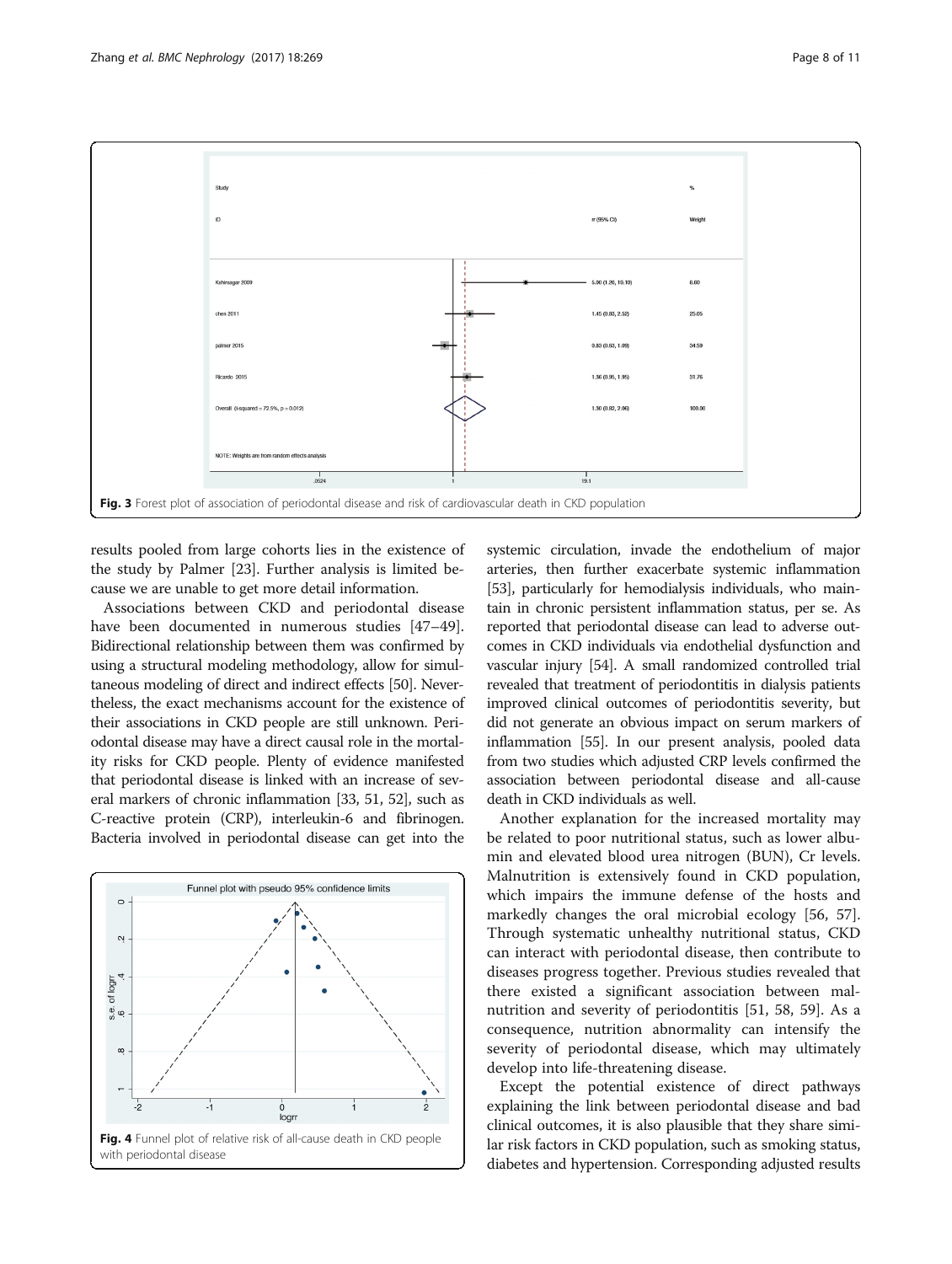<span id="page-8-0"></span>were mentioned above, which manifested that other pathogenic mechanisms, other than common risk factor, may take a bigger part in this process.

Different from all-cause death, the definite relevance between periodontal disease and cardiovascular mortality in CKD people is not observed in the present metaanalysis, which excludes the mechanism that elevated all-cause mortality is mediated by cardiovascular disease progression. A large number of publications have suggested that periodontal disease correlated significantly with death from various kinds of cancer [\[60](#page-10-0), [61\]](#page-10-0), diabetes [[62\]](#page-10-0), and respiratory disease [[63, 64\]](#page-10-0). In addition, the study by Ruokonen also revealed that noncardiovascular systemic diseases, such as infection, and malignant disease were the main causes of death among CKD populations, which show significant association with periodontal disease [[26](#page-9-0)]. Therefore, these noncardiovascular factors may be suitable to explain the increased risk of all-cause death. Nevertheless, we have to admit that the effects of periodontal disease on the cardiovascular death are less certain, because studies exploring the links between periodontal disease and cardiovascular mortality in CKD are still too few. Larger prospective studies will be useful for better understanding of their association. Hence, we suggest some caution in the interpretation of this result.

#### Strengths and limitation

To the best of our knowledge, this meta-analysis is the first of its kind to investigate the controversial issues of whether periodontal disease is associated with all-cause and cardiovascular mortality in CKD population. As some detail data were obtained by contacting with authors, this metaanalysis incorporated some extra unpublished data. In addition, we only included population-based cohort studies, which provide the highest level of evidence in the observational studies.

Limitations of this meta-analysis should be acknowledged, too. Firstly, because of the limited number of original studies and the inevitable methodological limitations of observational studies, our results should be prudently considered as relevant inference and hypothesis-exploring. Just as other results from observational studies, associations do not imply causality certainly.

Secondly, Some studies failed to report the severity of periodontal disease [\[25](#page-9-0), [27](#page-9-0)], and thus data were unable to allow for the conduct of dose-response analyses.

Thirdly, unadjusted estimate from the study of Blach was also pooled in our meta-analysis.

Fourthly, statistical heterogeneity could not be fully explained after subgroup analyses. We were unable to further investigate the heterogeneity of gender, modalities of renal replacement therapy, method of measuring

periodontal disease from other sources, due to the rather small number of included studies.

Fifthly, periodontal disease represents a potentially modifiable risk factor for individuals with CKD. However, longitudinal changes in periodontal conditions during follow up period was not illustrated in almost all studies and it might partially affect the estimates.

Finally, limited information available on periodontal disease and cardiovascular death is also a drawback to our study. Thus this result should still be treated with caution.

#### Conclusions

Overall, our findings demonstrated that periodontal disease is significantly associated with an increased risk of all-cause death in people have CKD. However, no adequate evidence proves that periodontal disease is also of an elevated risk for cardiovascular death so far. This metaanalysis of cohort studies incorporated the latest available proof and provided up-to-date insights into the relationship of periodontal disease and mortality risks in CKD people. More high-quality and large scale epidemiological cohorts are required to further establish and verify this association. Additionally, animal studies are also necessary to explore the underlying mechanisms.

## Additional files

[Additional file 1: Table S1.](dx.doi.org/10.1186/s12882-017-0680-9) Adjustments in studies included in the meta-analysis. (DOCX 75 kb)

[Additional file 2: Figure S1.](dx.doi.org/10.1186/s12882-017-0680-9) Forest plot of cumulative meta-analysis by adding a single study according to the publication year. (TIFF 250 kb)

[Additional file 3: Figure S2.](dx.doi.org/10.1186/s12882-017-0680-9) Sensitivity analysis: Forest plot of risk of all-cause death limiting to studies with low risks of bias. (TIFF 252 kb)

#### Abbreviations

95% CI: 95% Confidential intervals; BUN: Blood urea nitrogen; CALs: Clinical attachment levels; CKD: Chronic kidney disease; CPITN: Community Periodontal Index of Treatment Needs; CRP: C-reactive protein; HRs: Hazard risks; PPD: Pocket probing depth; RRs: Relative risks; WHO: World health organization

#### Acknowledgments

We thank all of the investigators who responded our inquiries regarding their original studies.

#### Funding

This work was supported by the National Fund Committee of China (2012CB517603, 2012AA02A512).

#### Availability of data and materials

All the data supporting the conclusions of this article are contained within the manuscript. The individual patient-level dataset was not made publically available due to containing potentially identifying patient data; however, the study dataset may be made available from the authors upon request.

#### Authors' contributions

CJH and SM contributed to conception and design of the study. ZJ and JH contributed to the data acquisition, analysis and interpretation of the data. ZJ and JH contributed to writing and editing the manuscript. All authors commented on drafts of the paper and have approved the final draft of the manuscript.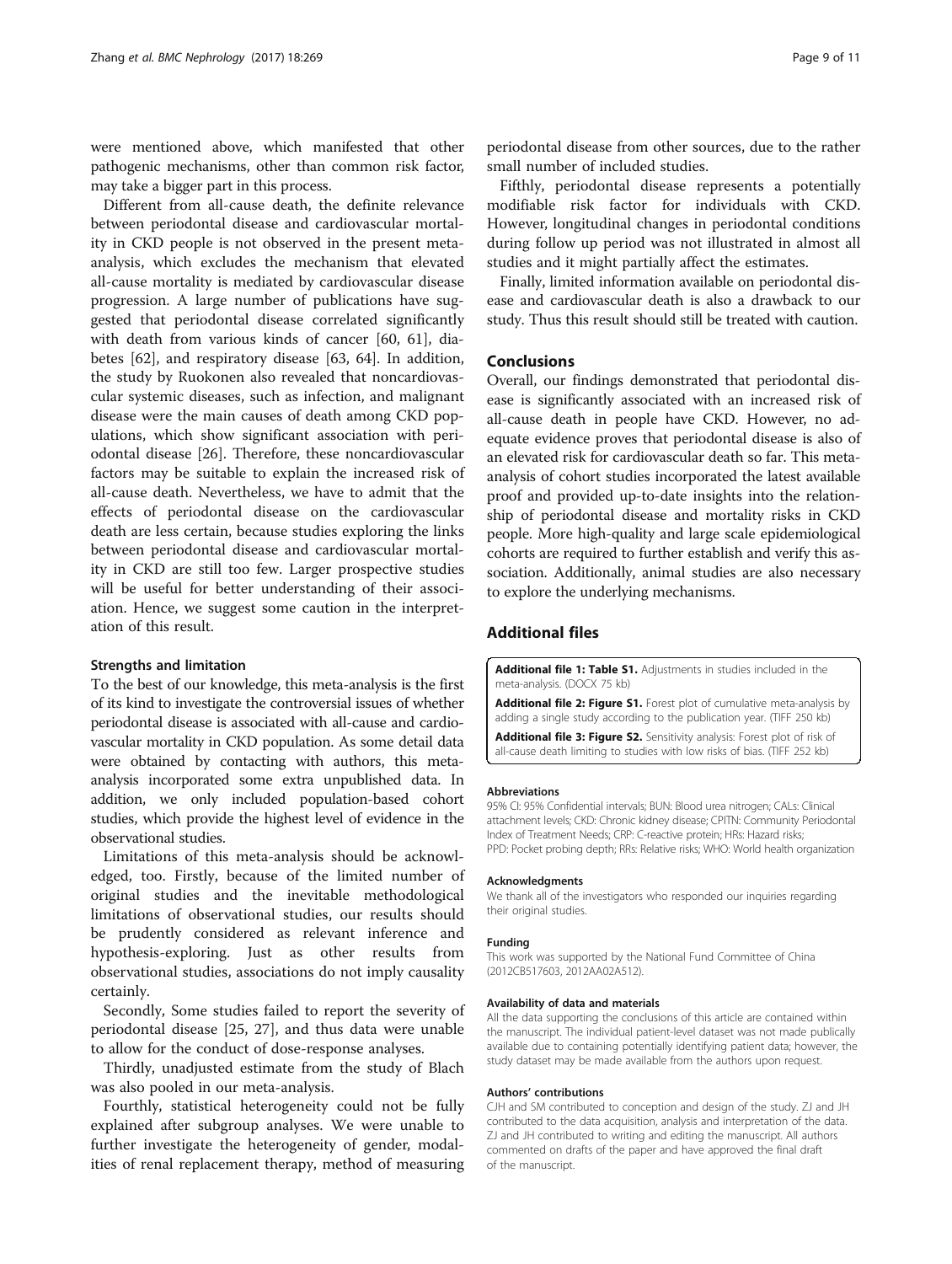## <span id="page-9-0"></span>Ethics approval and consent to participate

Not applicable.

#### Consent for publication

Not applicable.

#### Competing interest

The authors declare that they have no competing interests.

## Publisher's Note

Springer Nature remains neutral with regard to jurisdictional claims in published maps and institutional affiliations.

#### Author details

<sup>1</sup> Kidney Disease Center, The First Affiliated Hospital, College of Medicine, Zhejiang University, Hangzhou 310003, People's Republic of China. <sup>2</sup>Kidney Disease Immunology Laboratory, The Third Grade Laboratory, State Administration of Traditional Chinese Medicine of PR China, Hangzhou, People's Republic of China. <sup>3</sup>Key Laboratory of Multiple Organ Transplantation, Ministry of Health, Key Laboratory of Nephropathy, Hangzhou, Zhejiang Province, People's Republic of China. <sup>4</sup>Department of General Surgery, Taihe Hospital, Hubei University of Medicine, Shiyan 442000, People's Republic of China.

#### Received: 25 February 2017 Accepted: 28 July 2017 Published online: 16 August 2017

#### References

- 1. Gansevoort RT, Correa-Rotter R, Hemmelgarn BR, Jafar TH, Heerspink HJ, Mann JF, Matsushita K, Wen CP. Chronic kidney disease and cardiovascular risk: epidemiology, mechanisms, and prevention. Lancet (London, England). 2013;382(9889):339–52.
- 2. Mahmoodi BK, Matsushita K, Woodward M, Blankestijn PJ, Cirillo M, Ohkubo T, Rossing P, Sarnak MJ, Stengel B, Yamagishi K, et al. Associations of kidney disease measures with mortality and end-stage renal disease in individuals with and without hypertension: a meta-analysis. Lancet (London, England). 2012;380(9854):1649–61.
- 3. Singh NP, Ingle GK, Saini VK, Jami A, Beniwal P, Lal M, Meena GS. Prevalence of low glomerular filtration rate, proteinuria and associated risk factors in North India using Cockcroft-Gault and modification of diet in renal disease equation: an observational, cross-sectional study. BMC Nephrol. 2009;10:4.
- 4. Chen J, Wildman RP, Gu D, Kusek JW, Spruill M, Reynolds K, Liu D, Hamm LL, Whelton PK, He J. Prevalence of decreased kidney function in Chinese adults aged 35 to 74 years. Kidney Int. 2005;68(6):2837–45.
- 5. Smith DH, Gullion CM, Nichols G, Keith DS, Brown JB. Cost of medical care for chronic kidney disease and comorbidity among enrollees in a large HMO population. J Am Soc Nephrol. 2004;15(5):1300–6.
- 6. Pecoits-Filho R, Lindholm B, Stenvinkel P. The malnutrition, inflammation, and atherosclerosis (MIA) syndrome – the heart of the matter. Nephrol Dial Transplant. 2002;17(Suppl 11):28–31.
- 7. Meuwese CL, Stenvinkel P, Dekker FW, Carrero JJ. Monitoring of inflammation in patients on dialysis: forewarned is forearmed. Nat Rev Nephrol. 2011;7(3):166–76.
- Socransky SS, Haffajee AD. The bacterial etiology of destructive periodontal disease: current concepts. J Periodontol. 1992;63(4 Suppl):322–31.
- 9. Eke PI, Dye BA, Wei L, Thornton-Evans GO, Genco RJ. Prevalence of periodontitis in adults in the United States: 2009 and 2010. J Dent Res. 2012;91(10):914–20.
- 10. Chambrone L, Foz AM, Guglielmetti MR, Pannuti CM, Artese HP, Feres M, Romito GA. Periodontitis and chronic kidney disease: a systematic review of the association of diseases and the effect of periodontal treatment on estimated glomerular filtration rate. J Clin Periodontol. 2013;40(5):443–56.
- 11. Xu F, Lu B. Prospective association of periodontal disease with cardiovascular and all-cause mortality: NHANES III follow-up study. Atherosclerosis. 2011;218(2):536–42.
- 12. Humphrey LL, Fu R, Buckley DI, Freeman M, Helfand M. Periodontal disease and coronary heart disease incidence: a systematic review and meta-analysis. J Gen Intern Med. 2008;23(12):2079–86.
- 13. Ricardo AC, Athavale A, Chen J, Hampole H, Garside D, Marucha P, Lash JP. Periodontal disease, chronic kidney disease and mortality: results from the

third National Health and nutrition examination survey. BMC Nephrol. 2015;16:97.

- 14. Kshirsagar AV, Craig RG, Moss KL, Beck JD, Offenbacher S, Kotanko P, Klemmer PJ, Yoshino M, Levin NW, Yip JK, et al. Periodontal disease adversely affects the survival of patients with end-stage renal disease. Kidney Int. 2009;75(7):746–51.
- 15. Chen LP, Chiang CK, Peng YS, Hsu SP, Lin CY, Lai CF, Hung KY. Relationship between periodontal disease and mortality in patients treated with maintenance hemodialysis. Am J Kidney Dis. 2011;57(2):276–82.
- 16. Almeida S, Figueredo CM, Lemos C, Bregman R, Fischer RG. Periodontal treatment in patients with chronic kidney disease: a pilot study. J Periodontal Res. 2016.
- 17. Grubbs V, Garcia F, Jue BL, Vittinghoff E, Ryder M, Lovett D, Carrillo J, Offenbacher S, Ganz P, Bibbins-Domingo K, et al. The kidney and periodontal disease (KAPD) study: a pilot randomized controlled trial testing the effect of non-surgical periodontal therapy on chronic kidney disease. Contemp Clin Trials. 2017;53:143–50.
- 18. Stroup DF, Berlin JA, Morton SC, Olkin I, Williamson GD, Rennie D, Moher D, Becker BJ, Sipe TA, Thacker SB. Meta-analysis of observational studies in epidemiology: a proposal for reporting. Meta-analysis of observational studies in epidemiology (MOOSE) group. JAMA. 2000;283(15):2008–12.
- 19. Armitage GC. The complete periodontal examination. Periodontol. 2004;34:22–33.
- 20. Croxson LJ. A simplified periodontal screening examination: the community periodontal index of treatment needs (WHO) in general practice. Int Dent J. 1984;34(1):28–34.
- 21. National Kidney Foundation. K/DOQI clinical practice guidelines for chronic kidney disease: evaluation, classification, and stratification. Am J Kidney Dis. 2002;39(2 Suppl 1):S1–266.
- 22. Wells G, Shea B, O'connell D, Peterson J, Welch V, Losos M, et al. The Newcastle–Ottawa Scale (NOS) for assessing the quality of nonrandomised studies in meta-analyses; 2000. [http://www.ohri.ca/programs/clinical\\_](http://www.ohri.ca/programs/clinical_epidemiology/oxford.asp) [epidemiology/oxford.asp.](http://www.ohri.ca/programs/clinical_epidemiology/oxford.asp)
- 23. Palmer S, Ruospo M, Wong G, Craig JC, Petruzzi M, De Benedittis M, Ford P, Johnson D, Tonelli M, Natale P, et al. Periodontitis and early mortality in adults with kidney failure treated with hemodialysis: a multi national observational study. Nephrol Dial Transplant. 2015;30:iii625.
- 24. Blach A, Franek E, Witula A, Kolonko A, Chudek J, Drugacz J, Wiecek A. The influence of chronic periodontitis on serum TNF-alpha, IL-6 and hs-CRP concentrations, and function of graft and survival of kidney transplant recipients. Clin Transpl. 2009;23(2):213–9.
- 25. de Souza CM, Braosi AP, Luczyszyn SM, Olandoski M, Kotanko P, Craig RG, Trevilatto PC, Pecoits-Filho R. Association among oral health parameters, periodontitis, and its treatment and mortality in patients undergoing hemodialysis. J Periodontol. 2014;85(6):e169–78.
- 26. Ruokonen H, Nylund K, Furuholm J, Meurman JH, Sorsa T, Kotaniemi K, Ortiz F, Heikkinen AM. Oral health and mortality in patients with chronic kidney disease. J Periodontol. 2016:1–11.
- 27. Chen YT, Shih CJ, Ou SM, Hung SC, Lin CH, Tarng DC. Periodontal disease and risks of kidney function decline and mortality in older people: a community-based cohort study. Am J Kidney Dis. 2015;66(2):223–30.
- 28. Palmer S, Ruospo M, Wong G, Craig J, Johnson DW, Ford P, Tonelli M, Petruzzi M, De Benedittis M, Strippoli G. Periodontitis and risk of all-cause and cardiovascular mortality in adults with end-stage kidney disease: a propensity-matched study. Nephrology. 2015;20:51.
- 29. Palmer S, Ruospo M, Pellgrini F, Strippoli GFM. Periodontal disease and all cause and cardiovascular mortality in hemodialysis patients: a prospective multinational cohort study. Nephrol Dial Transplant. 2013; 28:i258.
- 30. Sharma P, Dietrich T, Ferro CJ, Cockwell P, Chapple IL. Association between periodontitis and mortality in stages 3-5 chronic kidney disease: NHANES III and linked mortality study. J Clin Periodontol. 2016;43(2):104–13.
- 31. Garneata L, Slusanschi O, Dragomir DR, Corbu-Stancu A, Barbulescu C, Mircescu G. Impact of periodontal disease on survival of haemodialysis patients. Nephrol Dial Transplant. 2014;29:iii288.
- Shultis WA, Weil EJ, Looker HC, Curtis JM, Shlossman M, Genco RJ, Knowler WC, Nelson RG. Effect of periodontitis on overt nephropathy and end-stage renal disease in type 2 diabetes. Diabetes Care. 2007;30(2):306–11.
- 33. Genctoy G, Ozbek M, Avcu N, Kahraman S, Kirkpantur A, Yilmaz R, Kansu O, Arici M, Altun B, Erdem Y, et al. Gingival health status in renal transplant recipients: relationship between systemic inflammation and atherosclerosis. Int J Clin Pract. 2007;61(4):577–82.